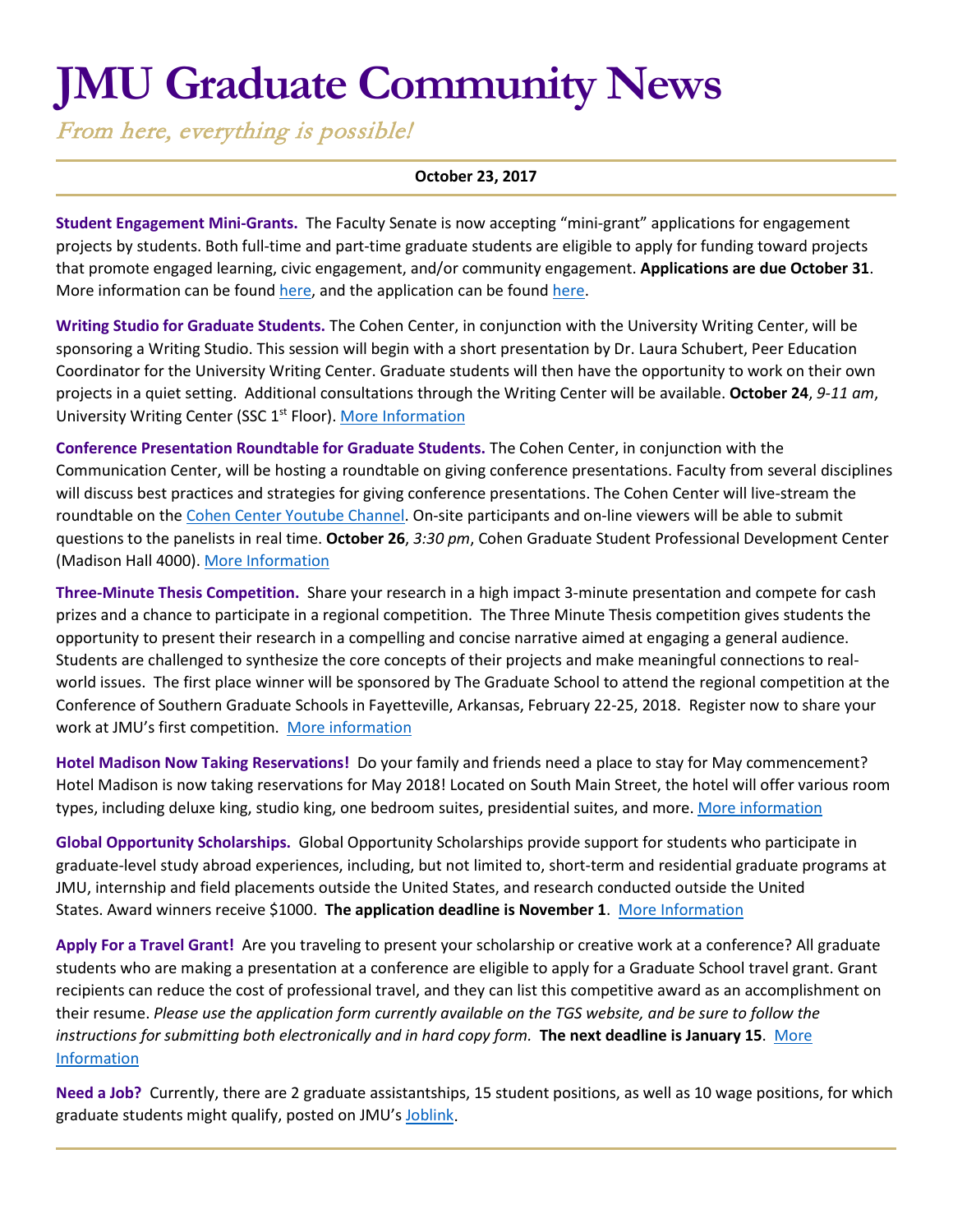# **Upcoming Events & Deadlines**

- **Deadline for adding/dropping of classes** for fall semester (second eight-week classes). **October 23**.
- **No Man's Land Film Festival.** The No Man's Land Film Festival is unique in that it is an all-female adventure film festival based out of the Rocky Mountains. The goal of the festival is to connect like-minded individuals who have a passion for adventure and believe in gender equality in the realm of adventure-based activities. No Man's Land strives to motivate audiences to implement and inspire change in the adventure arena and beyond. Registration is encouraged but not required. **October 25**, *8:30 pm*, UREC Club Room. [More Information](http://www.jmu.edu/events/womenstudies/2017/10-25-no-mans-land.shtml)
- **Deadline to drop a class with a "W" grade** (semester classes). **October 26**.

## **JMU Homecoming 2017**

Homecoming 2017 is finally here! Manyl exciting events to celebrate the spirit of being a JMU Duke including:

- Purple Out. October 25, 5 pm, Hillside Field
- Quad Fest. October 27, 5 pm, The Quad.
- HomecomSing. October 27, 6:30 pm, Wilson Hall.
- Football Game. October 28, 3:30 pm, Bridgeforth Stadium.
- Homecoming Step Show. October 28, 8 pm, Wilson hall.

# [Comprehensive list of events and activities](https://www.alumni.jmu.edu/s/1591/gid3-Alumni/social.aspx?sid=1591&gid=3&pgid=2311)

**GSA Homecoming Tailgate.** Celebrate JMU Homecoming and the Graduate Community with the GSA! Food will be free, but attendees must provide their own beverages. Location will be announced on social media the day of due to first-come-first-serve parking. Look for the GSA sign and the green tent! **October 28,** *11:30 am – 3:30 pm***.**

- **Deadline for adding classes with instructor and AUH permission** (second eight-week classes). **November 1**.
- **Madison Vision Series Panel: The Impact of the Affordable Care Act. November 2**, 3:30 pm, Concert Hall, Forbes Center. [More information](http://www.jmu.edu/events/president/2017/11/MVS-ACA.shtml)
- **"Russian-American Relations in the Trump-Putin Era: How Did We Get Here?"** As a part of the Elizabeth Neatrour Russian Studies Lecture Series, Dr. Alen Lynch from the University of Virginia will discuss the current relationship between the United States and Russia. **November 6**, *4 pm*, Highlands Room (Festival Center). [More Information](http://www.jmu.edu/events/forlang/2017/11/06-putinlecture.shtml)
- **Fall Student Dance Concert.** This showcase of new choreography offers audiences an opportunity to see the work of the Dance program's talented young artists. **November 8 – 11**, multiple showtimes. [Ticket Information](http://www.jmu.edu/forbescenter/events/2017/11/08-fall-student-dance-concert.shtml)
- **GSA Monthly Meeting.** Topic: Health/Personal Wellness! GSA will discuss health insurance and health services for graduate students, as well as how graduate students can stay physically and mentally healthy. Free Benny's pizza! **November 8**, *6-7 pm*, Cohen Graduate Student Professional Development Center (Madison Hall 4000).
- **Graduation applications are due for students graduating in May 2018. November 10**.
- **GSA Happy Hour**. All members of the graduate community are invited to attend! **November 10**, *5-7 pm*, Ruby's Arcade.
- **Chinese Movie Screening**: Going Home. In this film, a devoted couple are torn apart as the man is arrested and sent to a labor camp during the Cultural Revolution. Upon returning home, he finds that his wife no longer recognizes him. This dramatic tale of pain and heartbreak will be shown with subtitles. For more information, please contact Yunju Wang at [wangyj@jmu.edu.](mailto:wangyj@jmu.edu) November 15, 5:30 pm, Health & Behavioral Studies Building, Room G050. More [Information](http://www.jmu.edu/events/forlang/2017/11/15-goinghome.shtml)
- **Poetry Reading**: **Nicole Sealey**. **November 15**, *4 pm*, Madison Union Ballroom.
- **Deadline to drop a class with a "W" grade** (second eight-week classes). **November 16**.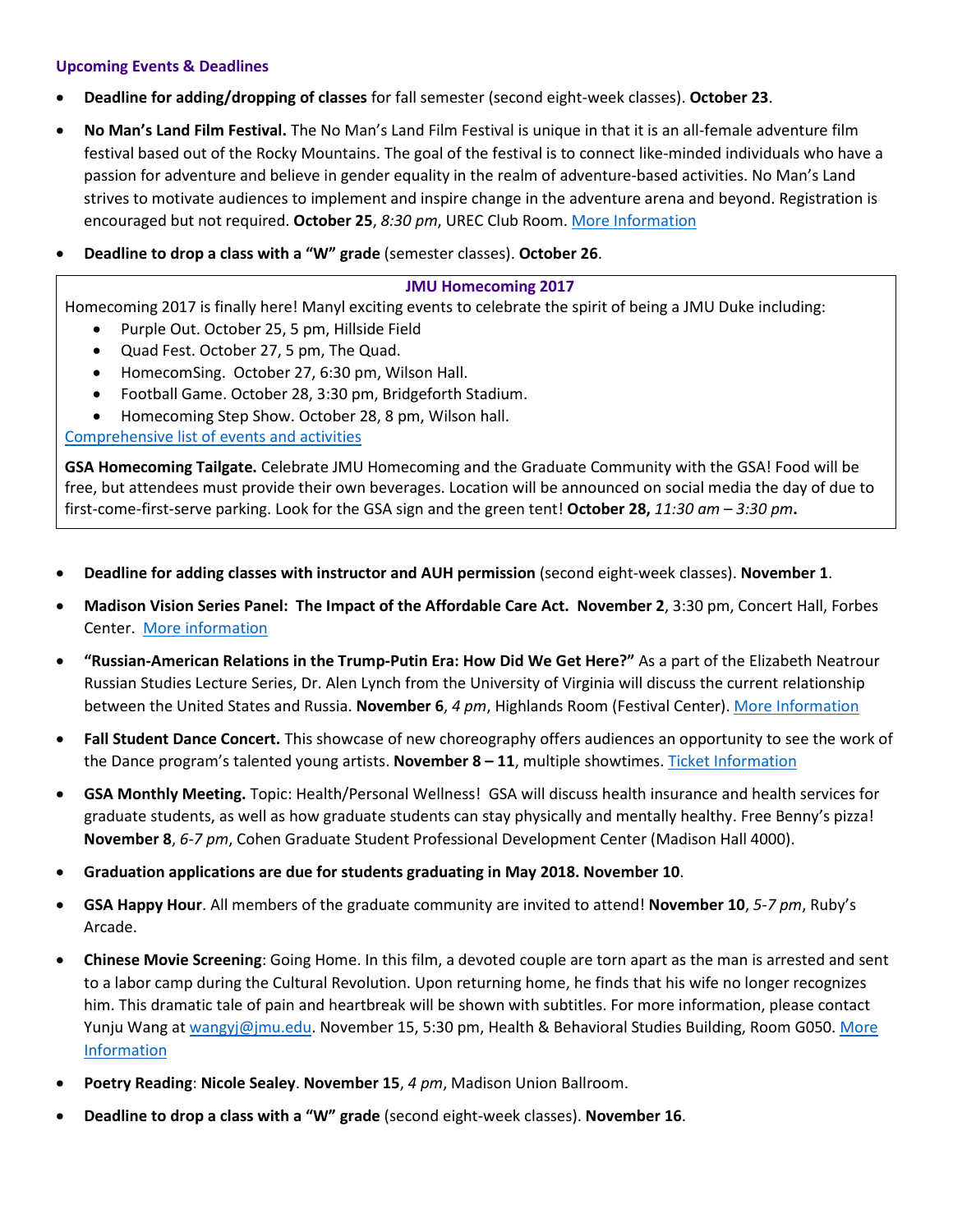- **Nobuntu: Female A Cappella Quintet.** Nobuntu is a female a cappella quintet that performs traditional Zimbabwean songs, Afro-jazz, and gospel music using their voices, percussion, and traditional instruments such as the mbira (thumb piano). Having garnered international acclaim for the quintet's beautiful performances, you will not want to miss out on this event! **November 16**, *8 pm*, Forbes Concert Hall.
- **Thesis and dissertations are due to The Graduate School. November 17**.

For additional events of possible interest, regularly check<http://www.jmu.edu/events>

## **Tips from TGS (The Graduate School)**

**Graduate Polices.** You are responsible to read and follow the graduate policies set forth in th[e Graduate Catalog.](http://jmu.edu/catalog) Important information regarding degree progress, including rules for successful progression and continuous enrollment are also on the [Graduate School website](http://www.jmu.edu/grad/current-students/degree-progress/beginning.shtml)

**Approval of a Thesis or Dissertation Committee.** Students who are completing these sorts of project must submit a signed approval form to The Graduate School by the second week of the semester in which the student first registers for thesis or dissertation credits. [Approval form](http://www.jmu.edu/grad/_files/CommitteeApprovalForm2014-15.pdf)

**Monitor your Dukes E-Mail account!** Official information is sent to each student's officia[l Dukes e-mail account.](http://www.jmu.edu/computing/helpdesk/selfhelp/DukesEmail.shtml) Check your @dukes.jmu.edu e-mail account on a regular basis.

**Monitor [MyMadison!](http://mymadison.jmu.edu/)** The *Student Center* in [MyMadison](http://mymadison.jmu.edu/) is where you will find advising information, register for classes, and where you can view "*To Do Items"* that will keep you on track towards graduation. Use the Student Center to update your mailing address and cell phone number. It is *your responsibility* to maintain accurate contact information. Check your account regularly. Don't miss important information!

## **Essential Links:**

- [Graduate School Website](http://www.jmu.edu/grad)
- [Graduate Policies](http://www.jmu.edu/catalog/index.shtml)
- [JMU Student Handbook](https://www.jmu.edu/osarp/handbook/index.shtml)
- [Forms for Graduate Students](http://www.jmu.edu/grad/current-students/graduate-forms.shtml)
- [Thesis Guidelines](http://www.jmu.edu/grad/current-students/thesis-dissertation/information.shtml)
- [Financial Aid Policies](http://www.jmu.edu/finaid/sap.shtml)

**Have Questions?** Please contact the following person if you have questions regarding:

| Assistantships/Scholarships/Thesis/Dissertations | Laura Ryman (rymanle@jmu.edu)    |
|--------------------------------------------------|----------------------------------|
| Graduation/Commencement/Transfer of Credit       | Kathryn Brown (wendelkt@jmu.edu) |
| <b>Continuous Enrollment (Current Students)</b>  | Laura Ryman (rymanle@jmu.edu)    |
| Initial Enrollment (Unable to Begin Program)     | Sheree Will (willsa@jmu.edu)     |
| <b>General Questions</b>                         | Justin Whetzel (grad@jmu.edu)    |

We welcome suggestions for this newsletter, including events and opportunities. Please send your submission to [grad@jmu.edu](mailto:grad@jmu.edu) .

The Graduate School (TGS) [100 East Grace Street](http://www.jmu.edu/directory/buildings/MADI.shtml) MSC 6702 James Madison University Harrisonburg, VA 22807 (540) 568-7860 <http://www.jmu.edu/grad> [grad@jmu.edu](mailto:grad@jmu.edu)

\_\_\_\_\_\_\_\_\_\_\_\_\_\_\_\_\_\_\_\_\_\_\_\_\_\_\_\_\_\_\_\_\_